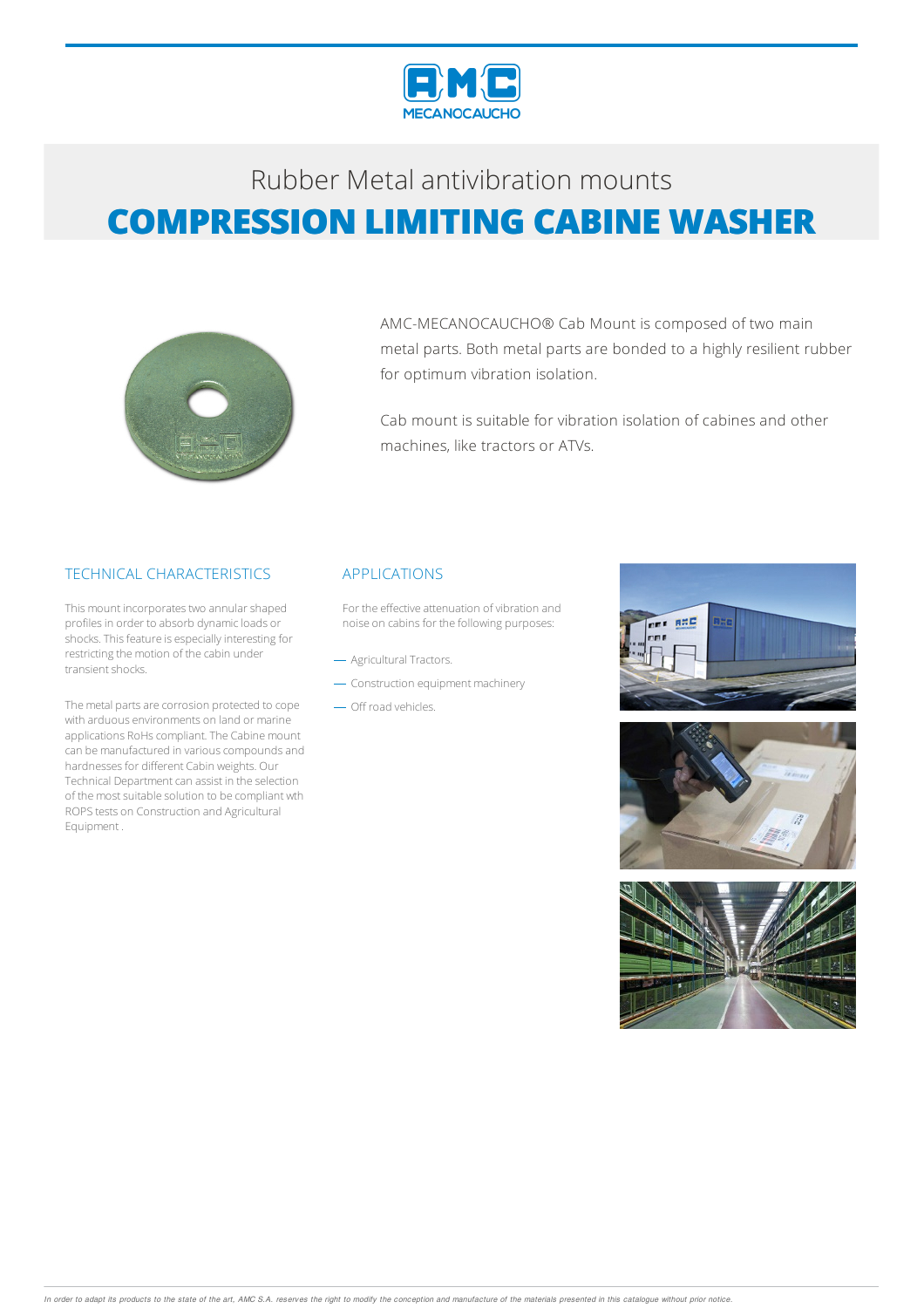

# Rubber Metal antivibration mounts **COMPRESSION LIMITING CABINE WASHER**

#### DIMENSIONS

| <b>Type</b>             | Ø  | <b>Øext</b><br>(mm.) | Øint<br>(mm.) | <b>THICKNESS</b><br>(mm.) | Code   |
|-------------------------|----|----------------------|---------------|---------------------------|--------|
| Cabine Mount 75 washer  | 16 | 76                   | 16,5          |                           | 608074 |
|                         | 20 | 76                   | 20,5          |                           | 606485 |
| Cabine Mount 80 washer  | 16 | 90                   | 18            |                           | 606482 |
|                         | 20 | 90                   | 20,5          |                           | 606486 |
| Cabine Mount 85 washer  | 16 | 90                   | 18            |                           | 606482 |
|                         | 20 | 90                   | 20,5          |                           | 606486 |
| Cabine Mount 105 washer | 16 | 110                  | 16,5          |                           | 606481 |
|                         | 20 | 110                  | 20,5          |                           | 606487 |

In order to adapt its products to the state of the art, AMC S.A. reserves the right to modify the conception and manufacture of the materials presented in this catalogue without prior notice.